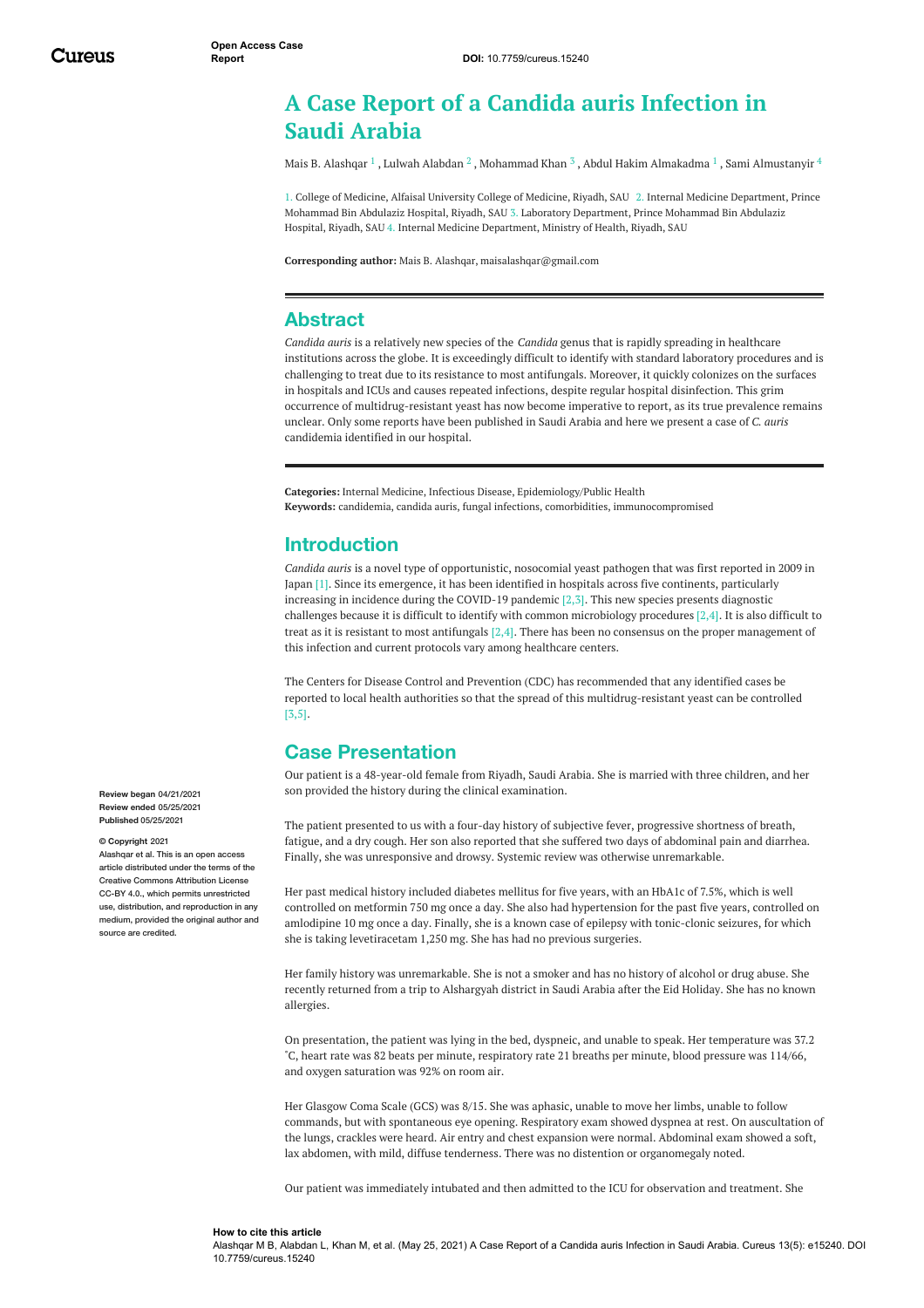was also tested for a COVID-19 infection, by reverse transcription-polymerase chain reaction (RT-PCR) of a nasopharyngeal swab specimen, which was found to be positive.

On the first day of her stay, she developed a low-grade fever of 37.8 ˚C. Her blood tests were notable for an elevated C-reactive protein of 4.16 mg/dL and a lactate dehydrogenase (LDH) of 295 U/L. After a chest X-ray was completed, she was diagnosed with a COVID-19 infection, complicated by pneumonia. Meropenem 500 mg and methylprednisolone 40 mg were, hence, started.

Her other inpatient medications included heparin 5,000 units (0.2 mL twice daily), levetiracetam 1250mg, Vitamin B1 100 mg, Vitamin C 500 mg, omeprazole 40 mg, rosuvastatin 20 mg, and lactulose 30 mL. She was also on potassium phosphate and sodium chloride IV infusions.

After the patient was given the prophylactic heparin, she developed hypotension and an expanding hematoma in the left thigh, measuring (11 cm x 2 cm), and therefore heparin was stopped.

Over the next two weeks, our patient had three more COVID-19 RT-PCR tests, which were all negative and eventually her pneumonia resolved. Nevertheless, she continued to struggle with maintaining adequate oxygenation, and so remained intubated until a tracheostomy was placed. Her GCS remained at 8/15.

Moreover, blood cultures revealed that the patient had a persistent *Acintobacter baumanni* bacteremia, for which she received IV imipenem/cilastatin (powder for injection 250 mg/250 mg) and vancomycin (1 g twice a day) for four weeks, but without improvement. This was then switched to imipenem and tigecycline (100 mg IV infusion, then 50 mg IV infusion twice a day) for 14 days.

On day 20 of admission, the lab results also indicated a *C. auris* candidemia, for which anidulafungin was started (loading dose was 200 mg IV, then 100 mg IV daily). The laboratory identification was based on VITEK-2 automated identification system (BioMerieux, France), and in the yeast culture, colonies grew at 42°C (Figures *[1](#page-2-0)*, *[2](#page-3-0)*). Despite treatment, however, the candidemia did not resolve.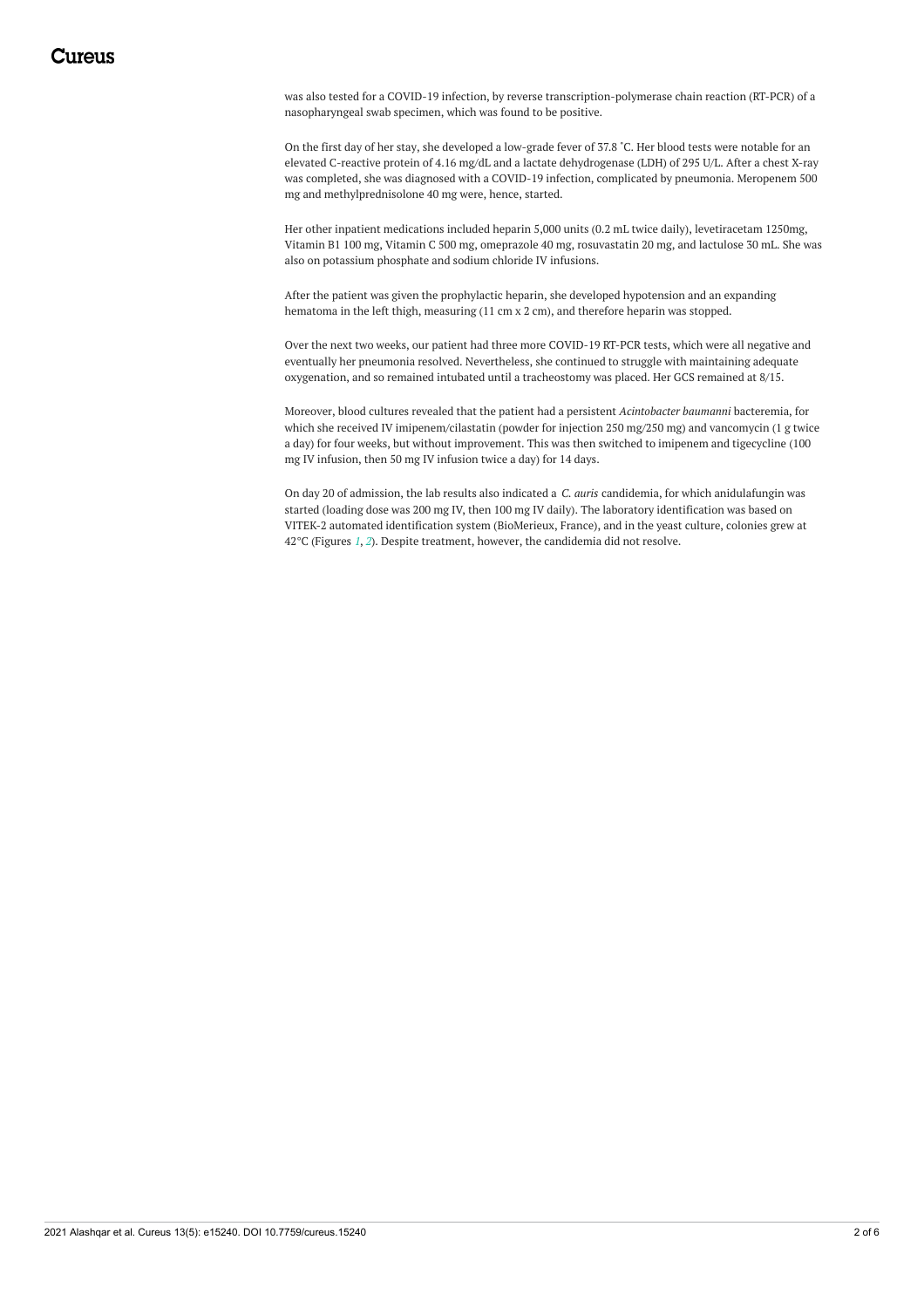<span id="page-2-0"></span>

**FIGURE 1: Candida auris colonies growing on Saboraux dextrose agar**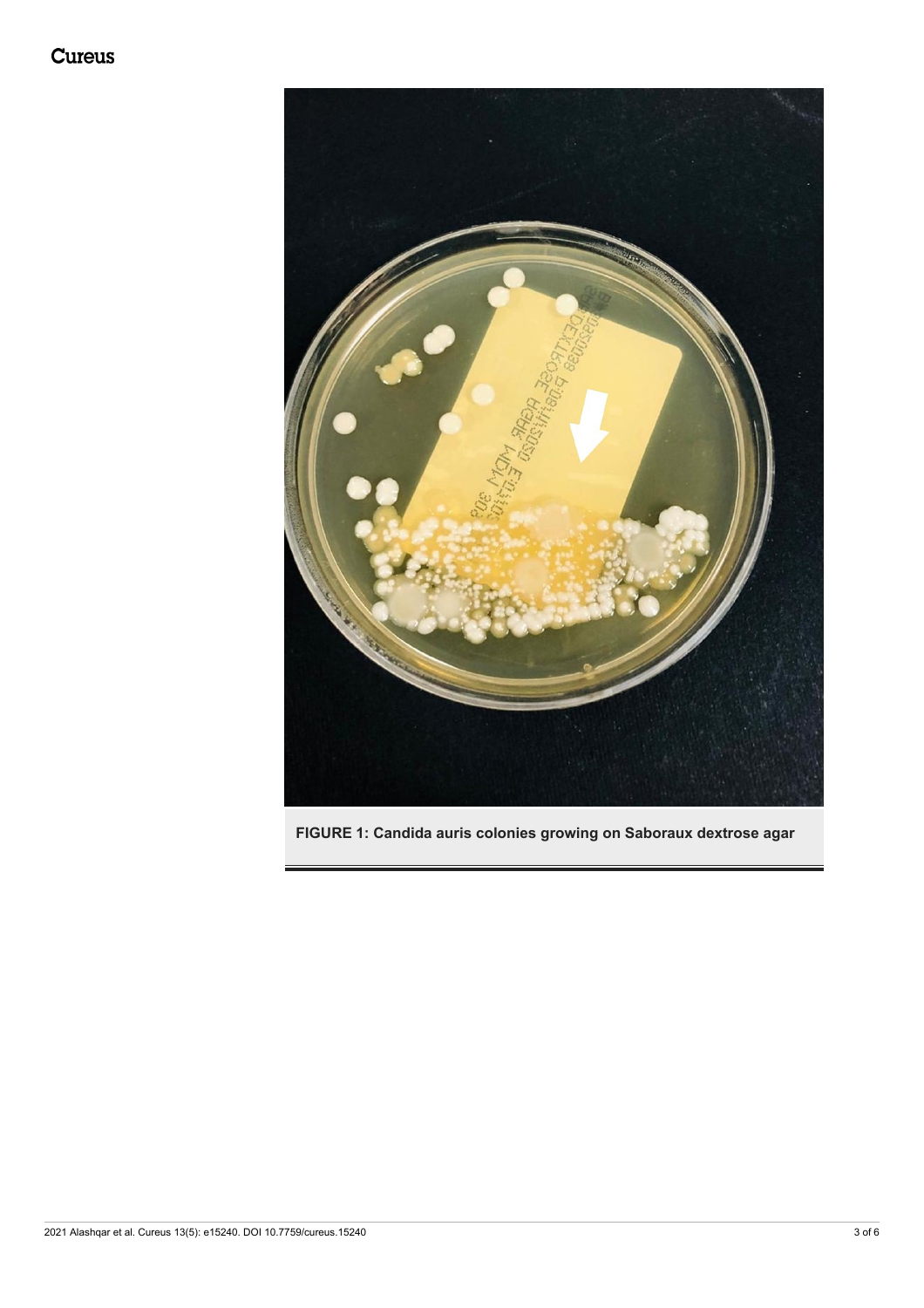<span id="page-3-0"></span>

**FIGURE 2: Candida auris colonies growing in sheep blood agar**

During the third month of admission, our patient was still on a tracheostomy tube (to maintain an oxygen saturation above 95%), but with persistence of her candidemia. Unfortunately, since her neurological status did not improve, she was given a DNR (do-not-resuscitate) order. On day 90 of admission, she suffered sudden cardiorespiratory arrest, which was the cause of her decease.

Interestingly, during the two months following our patient's admission, we isolated *C. auris* from two other ICU patients.

## **Discussion**

The *C. auris* species has been reported to have multiple clades based on the location where they were identified, namely: The South African, the South American, the South Asian, and the East Asian clades [2]. Many of the cases have been reported from India where one trauma center reported that among all cases of candidemia, *C. auris* was the second most common cause, accounting for 17.5% and exceeding *C. albicans* at their center [6].

This pathogen is identified most frequently in patients with multiple comorbidities, immunosuppression, patients who are admitted in ICUs, those who have been on ventilators, or those who have had recent surgeries (including central line insertions) [2,7,8]. These risk factors were present in our patient. Studies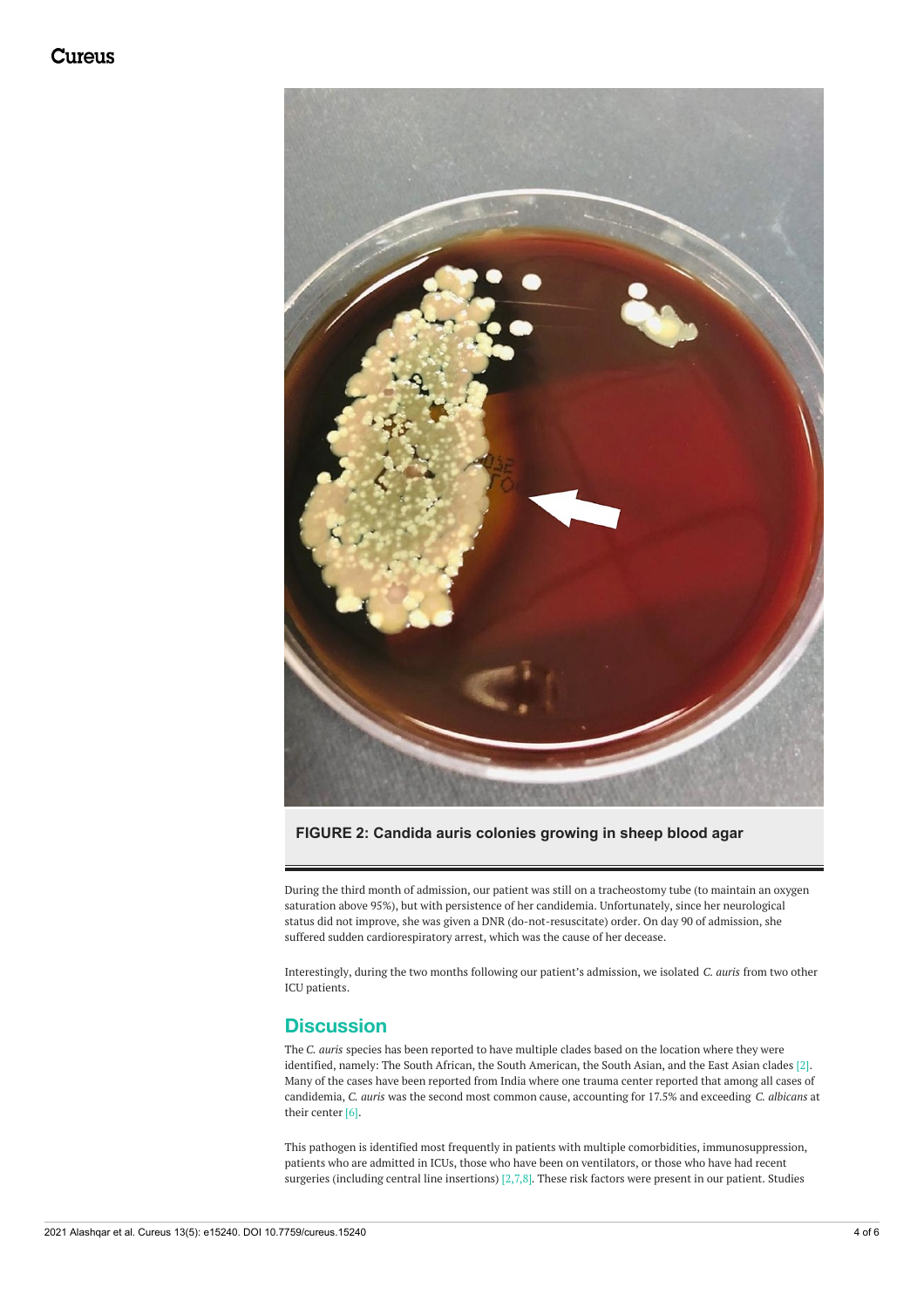suggest that many patients had been on antibiotics and/or antifungals before the isolation of the *C. auris* species  $[2,7,8]$ . This infection has been found to cause local infections in the urinary tract, respiratory tract, ear canal, and around central line insertion sites [2,7,8]. It is, however, most frequently isolated from blood cultures in patients with candidemia [4].

The diagnostic dilemma with this infection is that common commercial identification systems used in microbiology laboratories for fungal identification cannot detect it reliably. These identification systems include the VITEK-2, BD Phoenix, and the API-20C [4]. It is most frequently misidentified as *C. haemulonii* but may also be mistaken for other fungal species as well [2]. Currently, the most reliable method of identification of *C. auris* is by Matrix Assisted Laser Desorption-ionization Time of light (Maldi TOF MS) (Bruker Inc., MA, USA), which utilizes a laser-based proteomic analysis of bacterial and fungal pathogens [9,10].

In fact, after the recognition of this species, a re-analysis of old samples in the SENTRY Antimicrobial Surveillance Program isolates collection was performed, and two misreported cases of *C. auris* were subsequently detected, from as early as 1996, making the actual prevalence of *C. auris* infections somewhat uncertain [2]. CDC reported the latest count of cases to be 1,708 in the United States, as of December 31, 2020 [5]. Furthermore, they reported that an additional 3,338 patients were colonized by *C. auris* across the country [5].

Most strains of this fungus are resistant to the triazole antifungals. Many are also resistant to amphotericin B, making the treatment of this infection problematic. There have been recommendations for using echinocandins, but resistance to this group has been increasing as well [2]. Micafungin has shown some success in a recent study conducted in mice [8].

Once introduced, this pathogen has a high tendency to colonize and spread quickly in a healthcare setting. Despite disinfection and preventative measures, this yeast can persist with multiple cases often occurring in the same hospital and/or the same ward  $[3,4]$ .

Our case is in addition to others reported in Saudi Arabia. The first three cases were identified together in a study in 2018. Two of the three patients were successfully treated with amphotericin B and echinocandins, while the third passed away [9]. The fourth case was from the following year, but the isolates in his case were resistant to both antifungals. He, unfortunately, did not survive the aggressive infection [10] An outbreak of cases was reported in one center in 2020, with at least 34 cases identified, of which seven patients did not survive the infection [11]. Finally, two cases were described from a university hospital in Dammam city. Unfortunately, both patients passed away [12]. A study on the molecular characteristics of *C. auris* infections in Saudi Arabia confirmed that the isolates from the seven patients in their center were from the South Asian clade. These authors also corroborated the high rates of resistance to fluconazole and amphotericin B. They did mention, however, that none of their isolates were resistant to voriconazole, posaconazole, or echinocandins [13]. The slow, but sustained, spread of *C. auris* in Saudi Arabia is evident by the abovementioned studies, as is the notable mortality associated with this infection.

### **Conclusions**

*C. auris* is an emerging threat in healthcare institutions, causing multiple types of hospital-acquired infections, with only a few treatment options. Definitive identification remains a challenge and more research is required to develop effective management guidelines when a *C. auris* infection is suspected in patients. More data are also needed to establish the best disinfection and safety protocols to prevent the colonization of this opportunistic pathogen in ICU units and hospital wards.

## **Additional Information**

#### **Disclosures**

**Human subjects:** Consent was obtained or waived by all participants in this study. **Conflicts of interest:** In compliance with the ICMJE uniform disclosure form, all authors declare the following: **Payment/services info:** All authors have declared that no financial support was received from any organization for the submitted work. **Financial relationships:** All authors have declared that they have no financial relationships at present or within the previous three years with any organizations that might have an interest in the submitted work. **Other relationships:** All authors have declared that there are no other relationships or activities that could appear to have influenced the submitted work.

#### **References**

- 1. Satoh K, Makimura K, Hasumi Y, Nishiyama Y, Uchida K, Yamaguchi H: Candida auris sp. nov., a novel [ascomycetous](https://dx.doi.org/10.1111/j.1348-0421.2008.00083.x) yeast isolated from the external ear canal of an inpatient in a Japanese hospital. Microbiol Immunol. 2009, 53:41-4. [10.1111/j.1348-0421.2008.00083.x](https://dx.doi.org/10.1111/j.1348-0421.2008.00083.x)
- 2. Jeffery-Smith A, Taori SK, Schelenz S, et al.: Candida auris: a review of the [literature](https://dx.doi.org/10.1128/CMR.00029-17) . Clin Microbiol Rev. 2018, 31:e00029-17. [10.1128/CMR.00029-17](https://dx.doi.org/10.1128/CMR.00029-17)
- 3. Fungal Diseases and [COVID-19](https://www.cdc.gov/fungal/covid-fungal.html). (2021). Accessed: January 12, 2021: [https://www.cdc.gov/fungal/covid-](https://www.cdc.gov/fungal/covid-fungal.html)